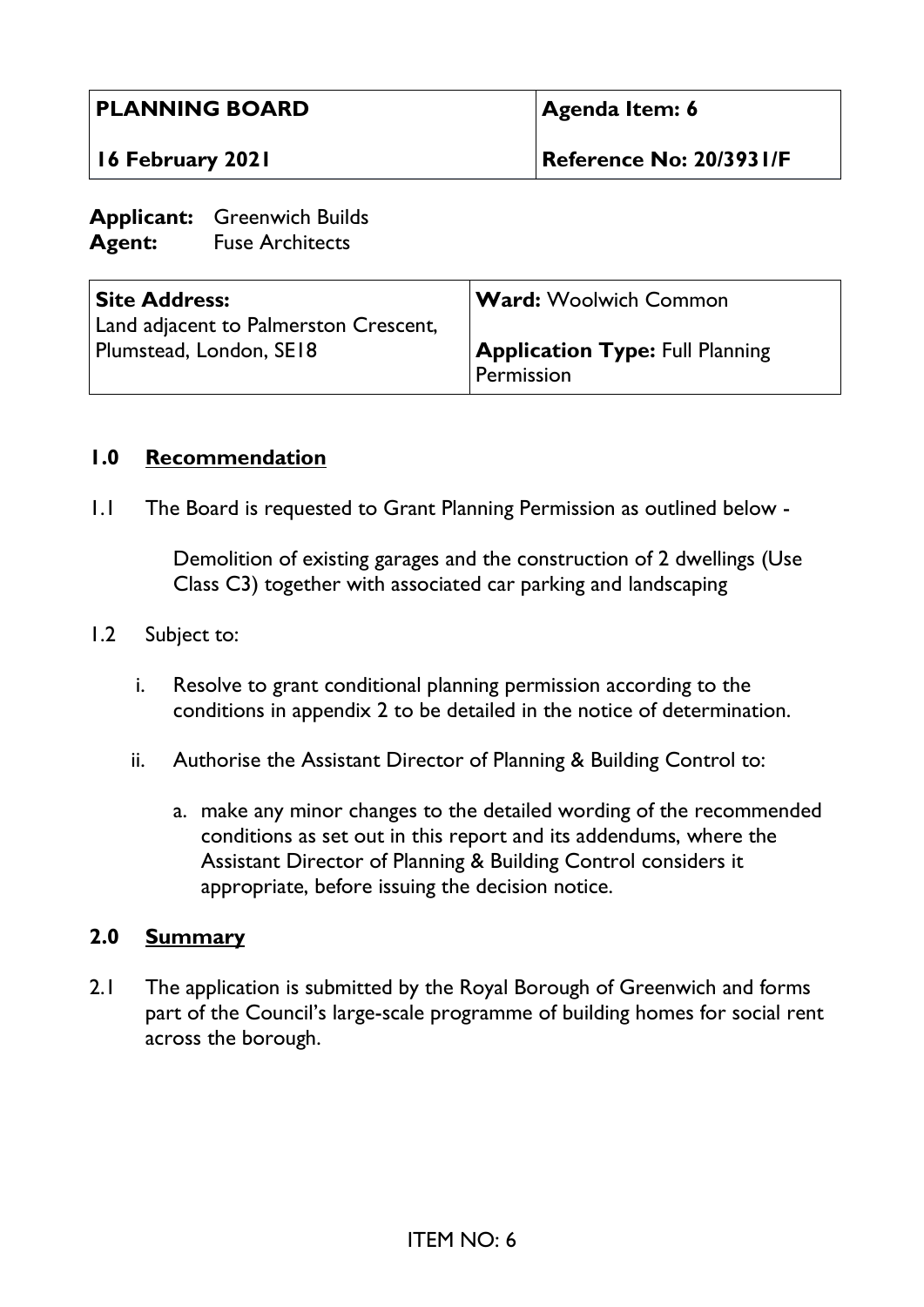### 2.2 Detailed below is a summary of the application:

| <b>The Site</b>        |                                                                                             |
|------------------------|---------------------------------------------------------------------------------------------|
| Site Area              | $0.05$ ha                                                                                   |
| <b>Heritage Assets</b> | Adjacent to the Plumstead Common<br>Conservation area<br>Locally listed church to the south |
| <b>Flood Risk Zone</b> | Flood Zone I                                                                                |
| <b>PTAL Rating</b>     | 2                                                                                           |

| <b>Housing</b>                             |                                                                                  |
|--------------------------------------------|----------------------------------------------------------------------------------|
| <b>Dwelling Mix</b>                        | Ix2B/4P wheelchair accessible bungalow<br>Ix3B/5P wheelchair accessible bungalow |
| Affordable housing/ Tenure                 | Social Rent 100%                                                                 |
| <b>Complies with housing</b><br>standards? | Yes                                                                              |

| Transport            |     |
|----------------------|-----|
| Car Parking          |     |
| Cycle Parking        |     |
| Complies with policy | Yes |

| <b>Public Consultation</b> |   |  |
|----------------------------|---|--|
| Support                    | U |  |
| Neutral                    |   |  |
| <b>Objections</b>          |   |  |

- 2.3 As the applicant is the Royal Borough of Greenwich the application required to be determined at Planning Board.
- 2.4 The report details all relevant national, regional and local policy implications of the scheme, including supplementary planning guidance.
- 2.5 The application is considered acceptable and is recommended for approval subject to the conditions set out in this report.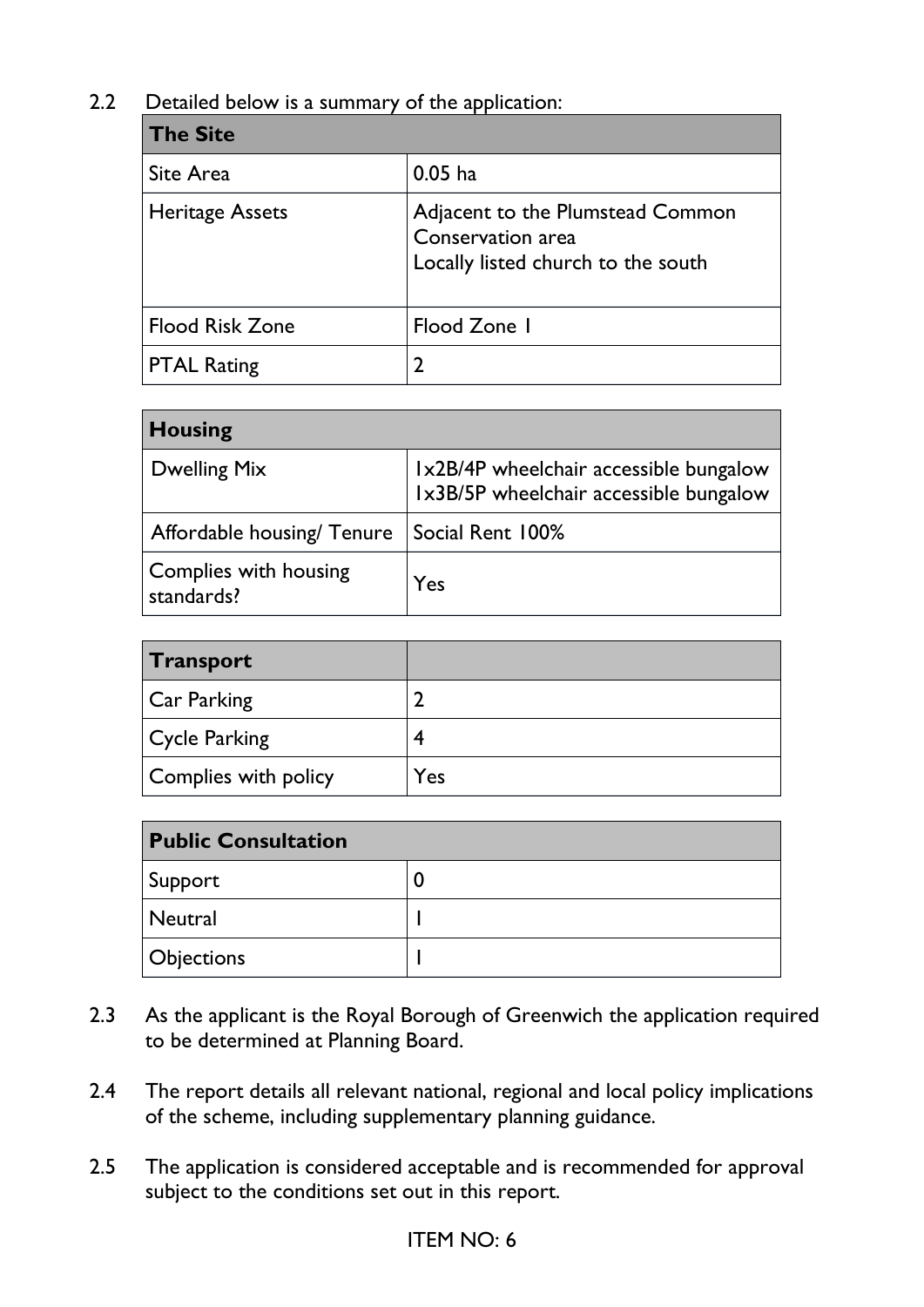# **3.0 Site and Surroundings**

3.1 The subject site is a rectangular plot of land located on the western side of Palmerston Crescent and is approximately 569 sqm. It comprises 25 garages, 8 of which are currently void and not in use and 17 of which are currently let. Of the let garages, 8 are used for parking a car and 9 are being used for general household storage.



*Figure 1 Site Plan*

- 3.2 The area is residential in nature and is characterised by two and three storey terraced dwellinghouses and flats. The locally listed St Michael's Cherubim & Seraphim Church is also located to the south.
- 3.3 The site is not located in a conservation area however the Plumstead Common Conservation area is located to the south. The site has a PTAL rating of 2 which indicates a low level of access to public transport.

## **4.0 Relevant Planning History**

4.1 No relevant planning history.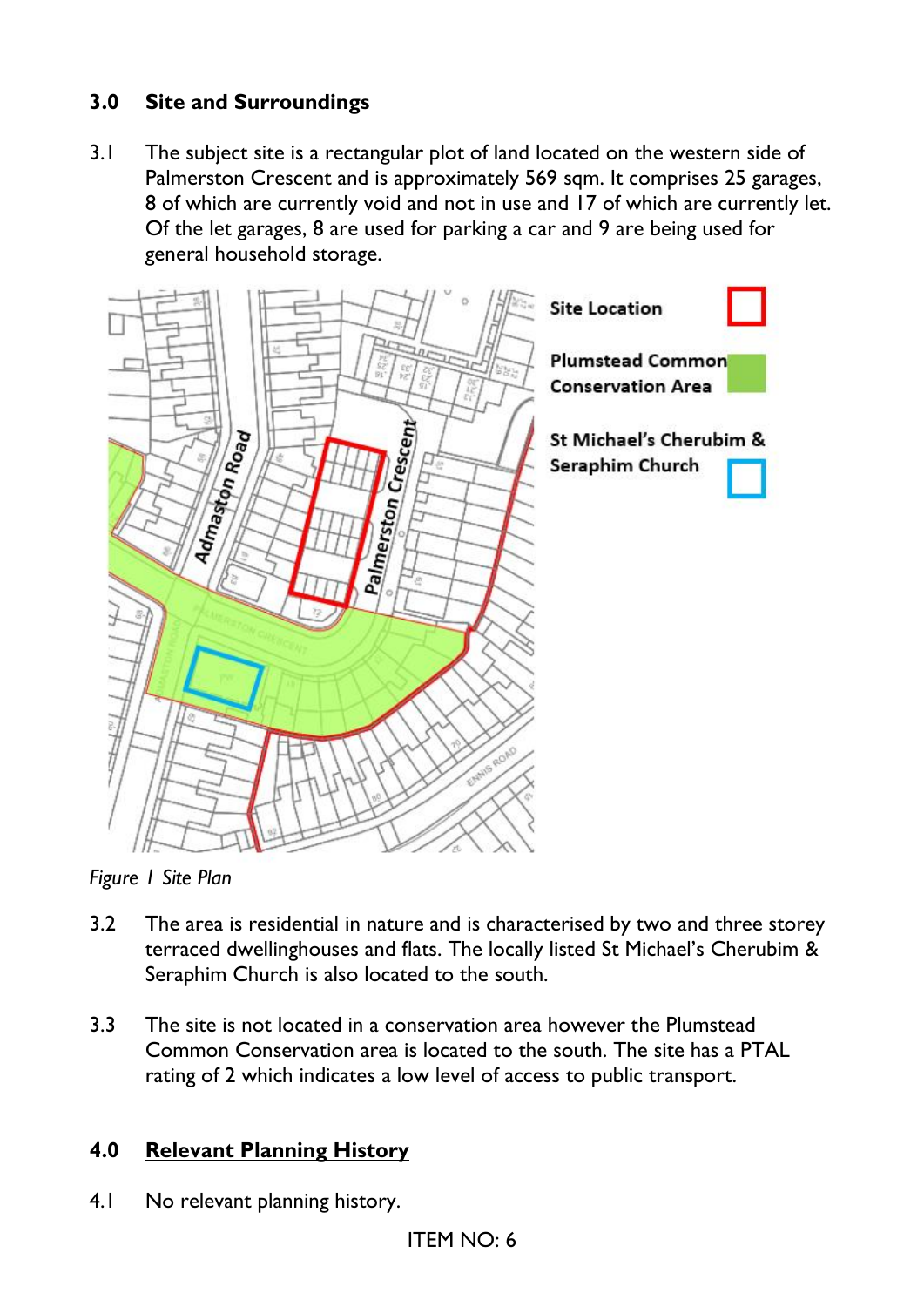# **5.0 Proposals**

- 5.1 Demolition of existing garages and the construction of 2 dwellings (Use Class C3) together 2 car parking spaces and landscaping. The units would consist of 1x 2B/4P and 1x 3B/5P wheelchair accessible bungalows. Each unit would have private gardens measuring 80.7sqm and 97.5 sqm respectively.
- 5.2 The units have been designed to meet the Greenwich Wheelchair Site Brief requirements (2012) which exceeds the maximum levels set out in Building Regulations Part M4(3)(b) (2015).



*Figure 2 Proposed Ground Floor Plan*

- 5.3 The housing would be single storey with pitched roofslopes which slope away from the properties to the rear on Admaston Road. An eaves height of 2.2m and ridge height of 5.4m is proposed. Access would be provided from Palmerston Crescent with 2 off-street parking spaces.
- 5.4 The materials would consist of facing red brick, grey roof tiles and aluminium composite windows. PV panels on the western roofslope are also proposed.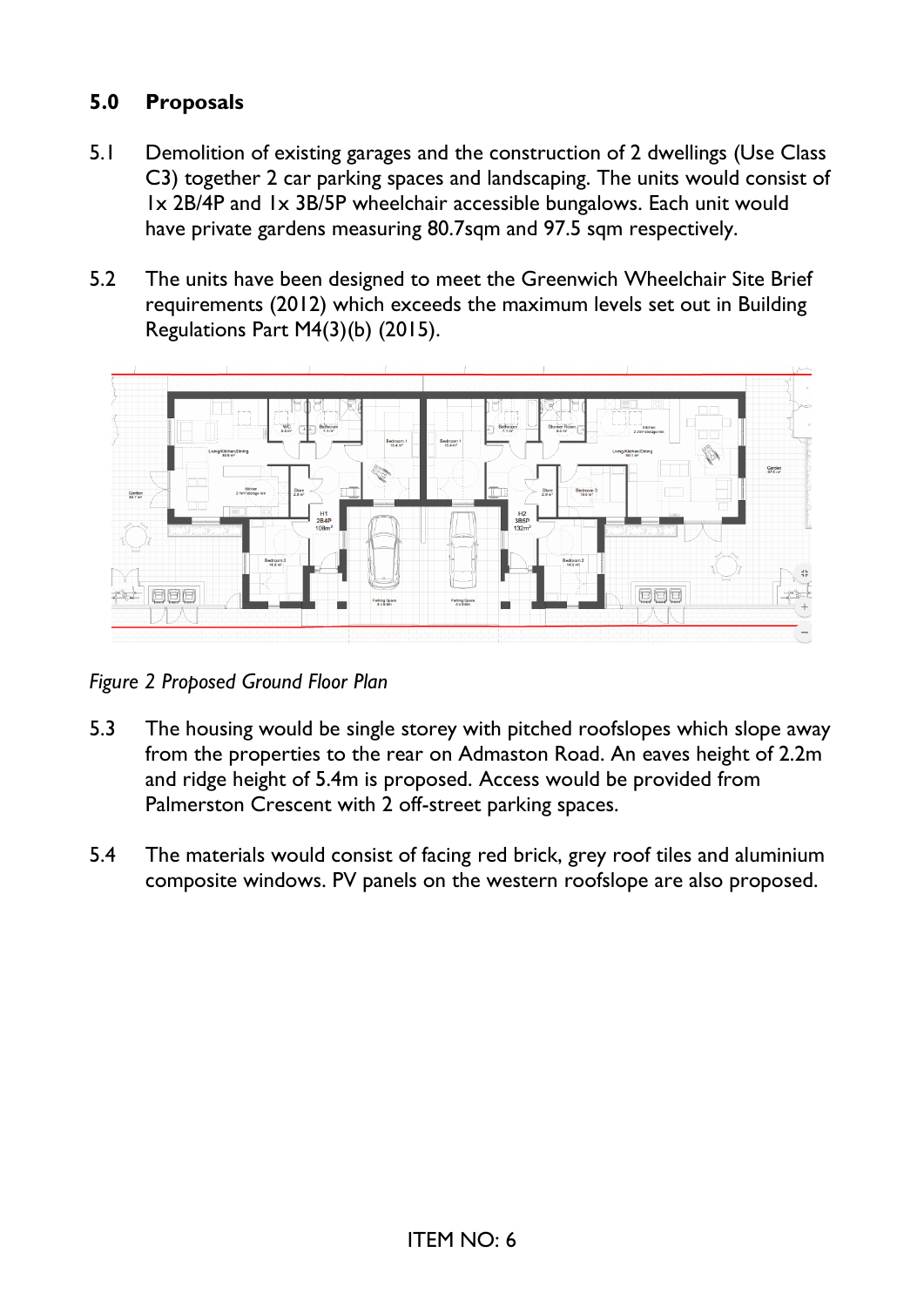

*Figure 3 Proposed front elevation looking south on Palmerston Crescent*

5.5 All units would be provided at affordable social rents and managed by the Council.

## **6.0 Consultation**

- 6.1 The current application has been subject to public consultation, comprising a site notice, press notice and 72 letters which were sent to individual occupiers in the vicinity of the application site.
- 6.2 1 objection has been received together with 1 comment which are summarised in the below tables.
- 6.3 Residents Associations comprising the Positive Plumstead Project, Woolwich and District Antiquarian Society and Speak Out Woolwich were also consulted and no responses have been received.

| <b>Summary of resident</b><br>objection | <b>Officers comments</b>                                                                                                                                              |
|-----------------------------------------|-----------------------------------------------------------------------------------------------------------------------------------------------------------------------|
| Loss of garages                         | The loss of garages is not a<br>planning consideration however<br>the applicant has stated that<br>residents will be re-provided with<br>a garage space if requested. |
| Impact on parking in the area           | The proposed development would<br>not result in significant strain on<br>parking in the area. Highways<br>officers have reviewed the                                  |

### *Neighbour Responses*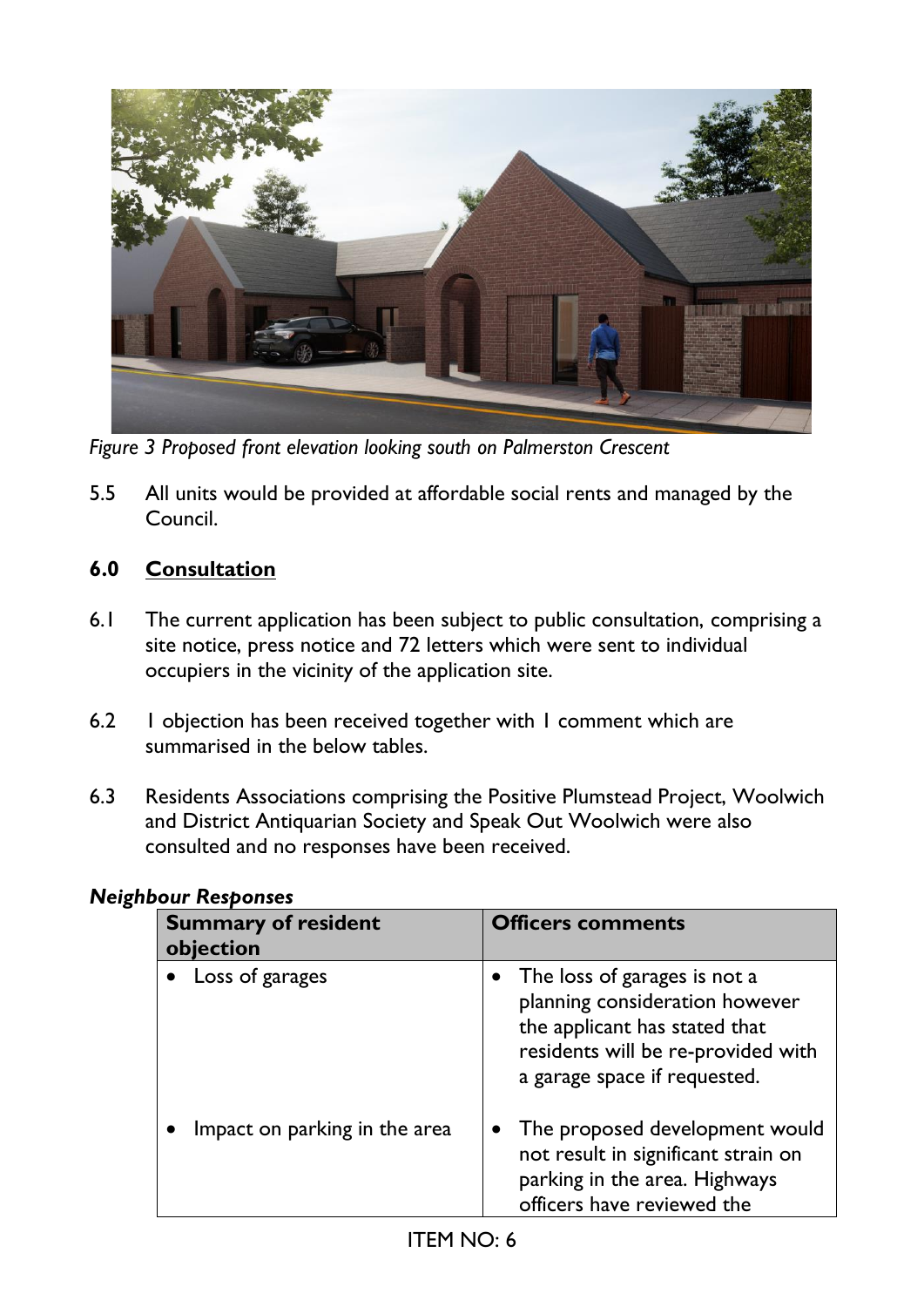| further in section 14 of this<br>report. |
|------------------------------------------|
|------------------------------------------|

| <b>Summary of resident</b><br>comments                                                                                                                                                               | <b>Officers comments</b>                                                                                                                 |
|------------------------------------------------------------------------------------------------------------------------------------------------------------------------------------------------------|------------------------------------------------------------------------------------------------------------------------------------------|
| Impact of height of roof to light<br>$\bullet$<br>on gardens at Admaston Road,<br>however resident has been<br>assured by the Greenwich Builds<br>team that the impact would be<br>barely noticeable | Daylight and sunlight impacts are<br>$\bullet$<br>assessed in section 13 of this<br>report and are in accordance<br>with BRE guidelines. |
| Noise pollution from heat pumps<br>however resident has been<br>assured by the Greenwich Builds<br>team that the impact would not<br>be barely noticeable                                            | The heat pumps would be<br>designed for individual dwellings<br>and would not cause excess<br>noise pollution.                           |

### *Statutory Consultees*

6.4 A summary of the consultation responses received along with the officer comments are set out in the table below:

| <b>Consultee</b>       | <b>Summary of Comments   Officer's comments</b> |              |
|------------------------|-------------------------------------------------|--------------|
| <b>Thames</b><br>Water | No comment                                      | <b>Noted</b> |

### *Council Departments*

6.5 A summary of the consultation responses received along with the officer comments are set out in table below:

| <b>Consultee</b>    | <b>Summary of Comments</b>                                                                                                 | <b>Officers comments</b>                                                         |
|---------------------|----------------------------------------------------------------------------------------------------------------------------|----------------------------------------------------------------------------------|
| <b>Highways</b>     | Proposal is acceptable with<br>regards to parking and<br>highways impacts.                                                 | Noted, highways issues are<br>discussed further in section<br>14 of this report. |
| <b>Conservation</b> | No objection, the proposal<br>would be subservient to the<br>original development pattern<br>and facing and roof materials | <b>Noted</b>                                                                     |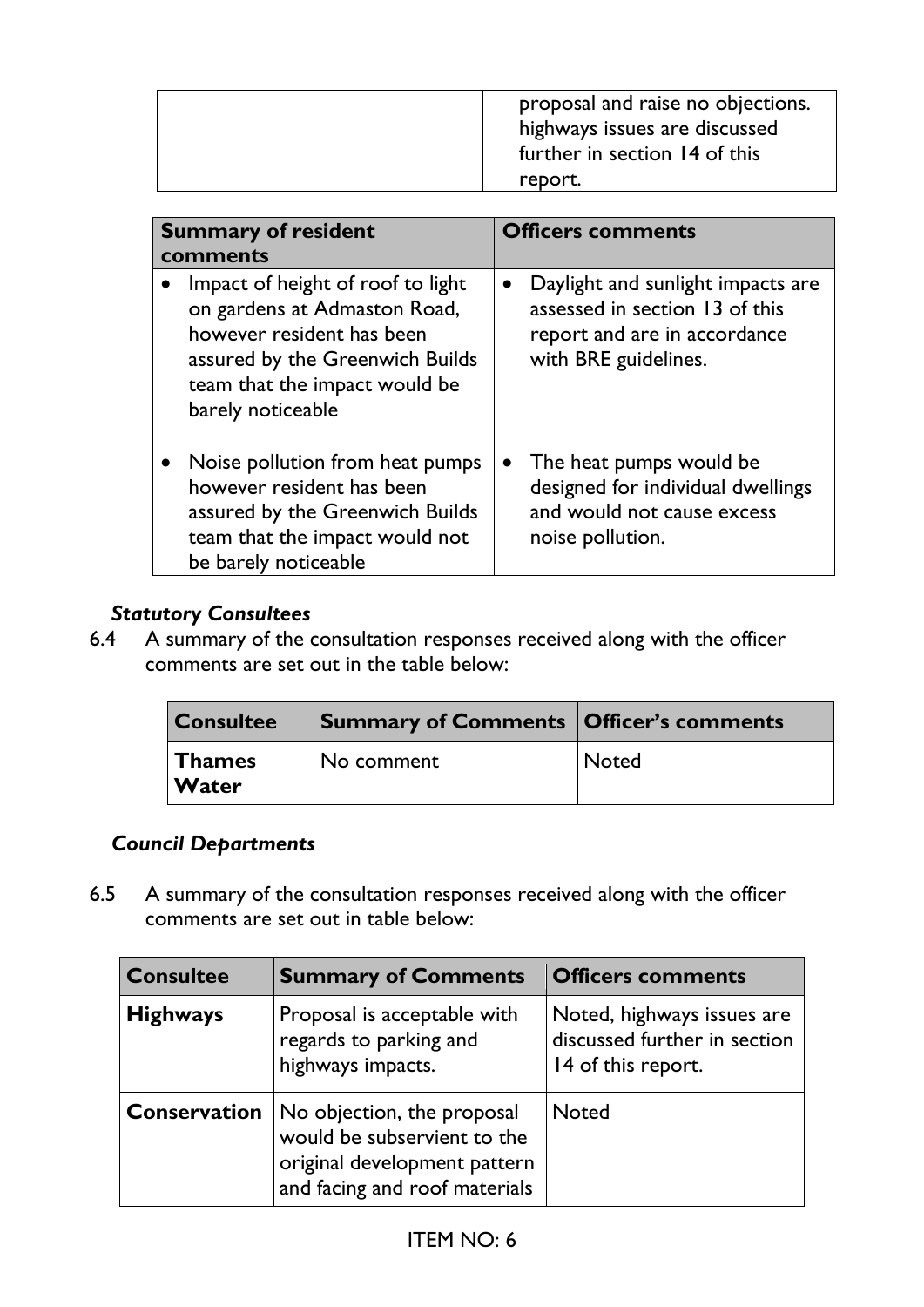|                                          | would reflect existing<br>development pattern.                                                                                                                                                                               |                                                                                                                                                              |
|------------------------------------------|------------------------------------------------------------------------------------------------------------------------------------------------------------------------------------------------------------------------------|--------------------------------------------------------------------------------------------------------------------------------------------------------------|
| <b>Design</b>                            | Alternative layouts could<br>have been explored however<br>overall the design and layout<br>is considered to be<br>acceptable.                                                                                               | Noted, the design,<br>materials and height and<br>massing are acceptable and<br>high quality. Design is<br>discussed further in section<br>II of this report |
| Waste                                    | Proposal is acceptable with<br>regards to servicing and<br>waste.                                                                                                                                                            | Noted, waste and servicing<br>is discussed further in<br>section 14 of this report.                                                                          |
| <b>Sustainability</b>                    | No objection subject to<br>securing via condition,<br>further details regarding<br>energy performance,<br>monitoring of renewable<br>technologies, water efficiency<br>and sustainable design and<br>construction standards. | Conditions are detailed in<br>Appendix 2.                                                                                                                    |
| <b>Biodiversity</b>                      | No objections subject to<br>securing via condition<br>regarding landscaping.                                                                                                                                                 | Conditions are detailed in<br>Appendix 2.                                                                                                                    |
| Land<br>Contaminatio<br>n                | Proposal is acceptable with<br>regards to land<br>contamination; further<br>investigative works are to be<br>carried out and will be<br>secured via condition.                                                               | Conditions are detailed in<br>Appendix 2.                                                                                                                    |
| <b>Occupational</b><br><b>Therapists</b> | Proposal is acceptable with<br>regards to accessibility;<br>detailed layouts are to be<br>secured via condition.                                                                                                             | Conditions are detailed in<br>Appendix 2.                                                                                                                    |
| <b>Designing</b><br><b>Out Crime</b>     | No objections scheme is<br>acceptable with regards to<br>designing out crime.                                                                                                                                                | Noted.                                                                                                                                                       |
| <b>London Fire</b><br><b>Brigade</b>     | No objections the proposal<br>should comply with Part B5<br>of the current Building<br><b>Regulations Approved</b>                                                                                                           | Noted an informative has<br>been added as detailed in<br>Appendix 2.                                                                                         |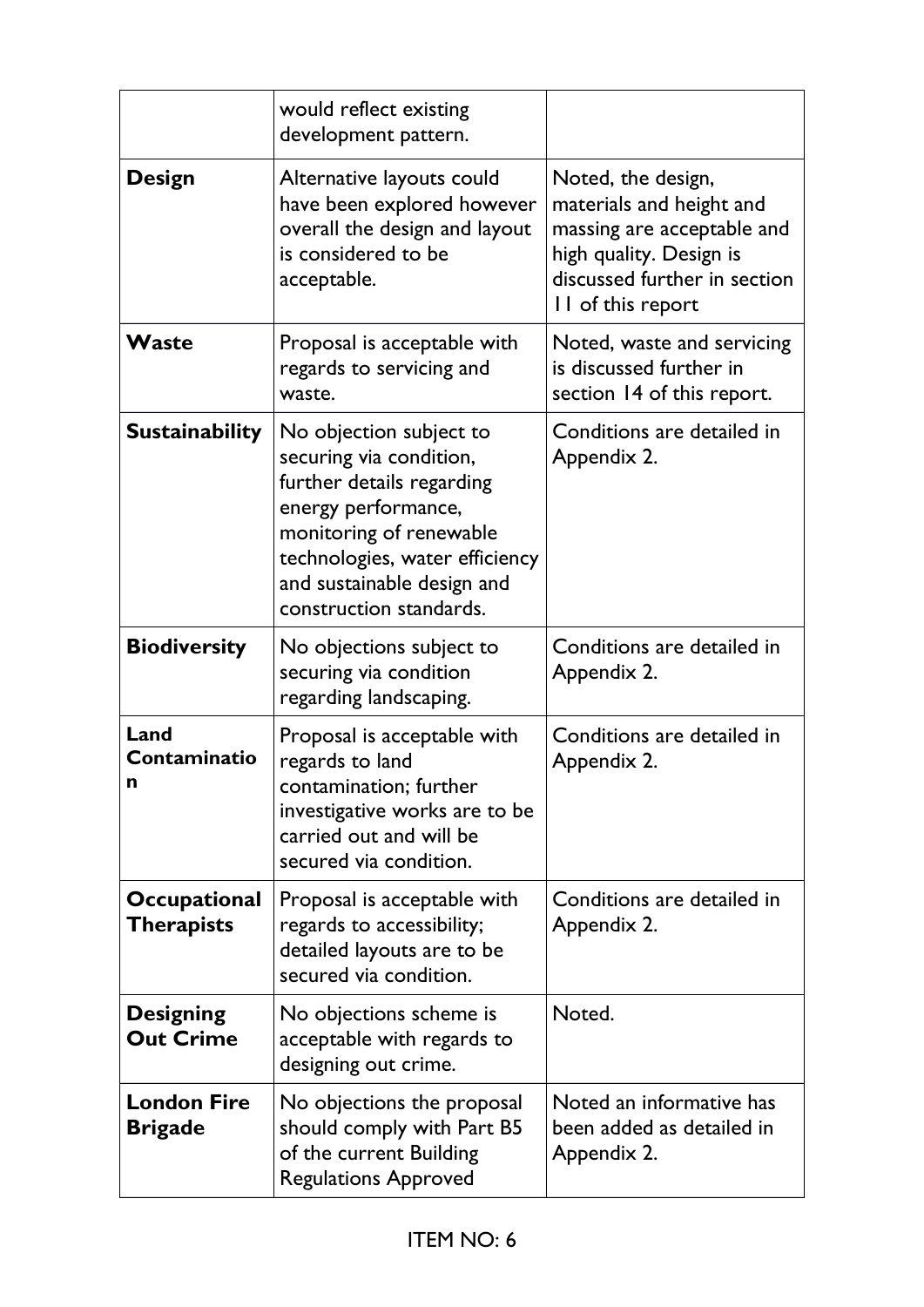| Document and adequate<br>water supplies for fire |  |
|--------------------------------------------------|--|
| fighting purposes, will be<br>provided.          |  |

### **7.0 Planning Context**

- 7.1 This application needs to be considered in the context of a of national, regional and local planning policies and Supplementary Planning Guidance / Documents.
	- National Planning Policy Framework (2019)
	- Technical Housing Standards Nationally Described Space Standard (Department for Communities and Local Government – March 2015)
	- London Plan (2016) Full details of relevant policies refer to appendix 3.
	- The Royal Greenwich Local Plan: Core Strategy with Detailed Policies ("Core Strategy" – 2014) - Full details of relevant policies refer to appendix 3.
	- Greenwich Wheelchair Site Brief (2012)
	- Plumstead Common Conservation Area: Character Appraisal (2010)
	- Full details of relevant SPD / Documents refer to appendix 3.
- 7.2 On 17 December 2019, the Mayor published the Intend to Publish version of the London Plan and issued this to the Secretary of State. This was the plan which was considered with the main report and associated first addendum.
- 7.3 On 13th March 2020, the Secretary of State wrote to the Mayor setting out his consideration of the Mayor's Intend to Publish London Plan and exercised his power to direct changes under Section 337 of the Greater London Authority Act 1999 (as amended).
- 7.4 The Mayor formally approved the Publication London Plan on the 21st December 2020. The Publication version included the responses and modifications following the Secretary of State's directions to the Intend to Publish plan.
- 7.5 The Mayor has formally received confirmation from the Secretary of State that he is content for the London Plan to be published as confirmed in a letter dated 29 January 2021.
- 7.6 Formal publication of the new London Plan has not yet occurred and the 2016 London Plan remains the adopted plan, however the policies within the Publication London Plan have substantial weight.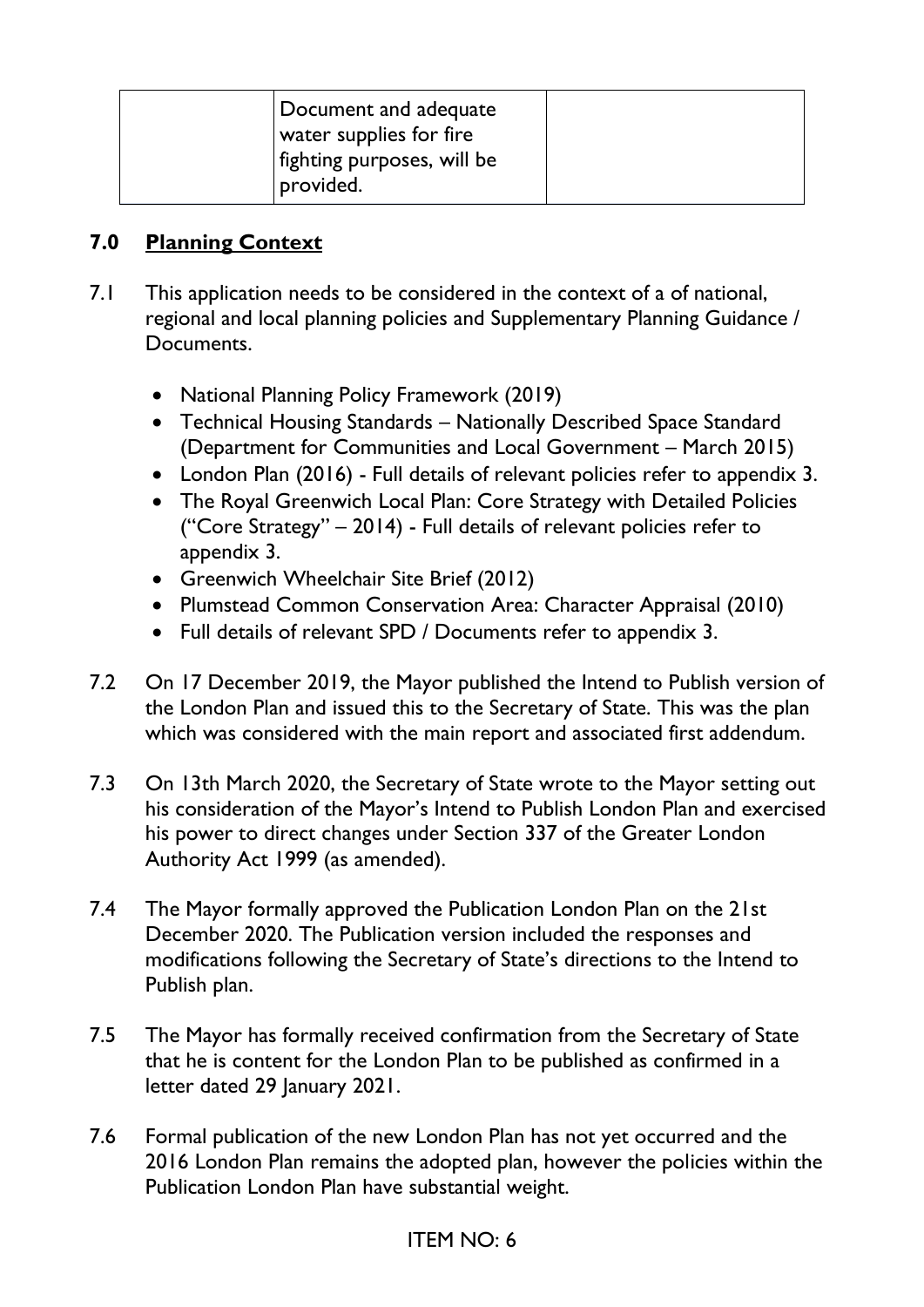# **8.0 Material Planning Considerations**

- 8.1 The following section details the main planning considerations in the determination of this application:
	- Principle of development
	- Housing and density
	- Design and Heritage
	- Standard of accommodation
	- Impact on neighbouring amenity
	- Highways and servicing
	- Biodiversity
	- Environmental Health
	- Sustainability
	- Community Infrastructure Levy (CIL)
	- RBG CIL
	- Implications for Disadvantaged Groups

## **9.0 Principle of development**

9.1 The application is submitted by the Royal Borough of Greenwich and forms part of the Councils large-scale programme of building homes for social rent across the borough. By 2022, 750 homes are planned to be delivered with the Council currently identifying more sites to develop in the future.

### *Loss of garages*

- 9.2 Core Strategy policy IM(b) and (c) and policy 6.13 of The London Plan (2016) seeks to implement the minimum levels of car parking necessary and prevent negative impact upon the highways network.
- 9.3 The garages are not a protected land use and there is no specific policy which seeks their re-provision. Local Plan policy however requires that development does not result in a significant increase in parking stress.
- 9.4 The submitted transport statement states that of the 25 lock-up garages 8 are currently void and not in use and 17 are currently let. Of the let garages, 8 are used for parking a car and 9 are being used for general household storage. Of the 8 garage tenants using the garages for parking a car, 5 would be reprovided elsewhere resulting in up to 3 cars being parked on surrounding roads.
- 9.5 The submitted parking survey indicates that there is parking capacity of 70% or 228 available spaces (where 90% is considered to be stressed) within 200m of the site which is sufficient to accommodate 3 extra spaces.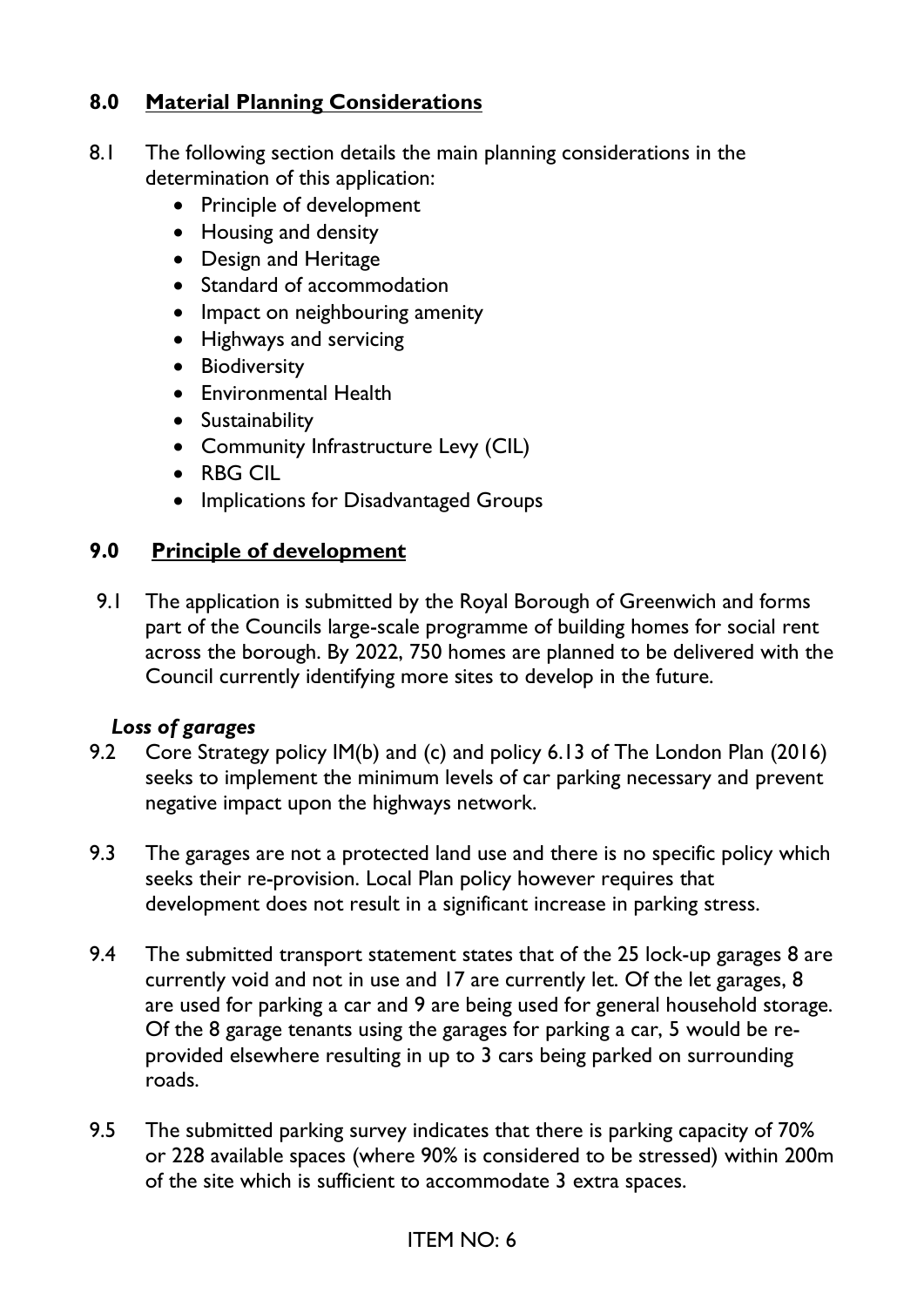- 9.6 This increase would result in a parking stress of 71% and reduction of available spaces from 228 to 225 within 200m of the site. This increase would not cause significant harm to parking stress in the area and there would be sufficient capacity on the surrounding roads to accommodate the level of parking arising from the proposal.
- 9.7 As such the loss of the garages is therefore acceptable and the proposed development would not significantly impact parking levels in the surrounding area.

#### *Housing*

- 9.8 Paragraph 59 and 68 of the NPPF (2019) and policy H1 of the Core Strategy seeks to significantly boost the supply of homes through the development of large, medium and small sites, with a presumption in favour of house building generally and sustainable development.
- 9.9 Policy H(c) sets out clear requirements to prevent new infill development from adversely affecting the local environment and character.
- 9.10 The application proposes 2 social rented wheelchair accessible homes. As the application site is a brownfield site located within a residential area and has no site allocations, the principle of residential development is accepted. The provision of a 100% Council owned housing scheme is also welcomed and would assist in the delivery of much needed social rented housing in the Borough.
- 9.11 It should be noted that as the scheme provides under 10 units this will not be formally secured as affordable housing through condition, however as the applicant is the Greenwich Builds team their intention is clear that this is to be delivered as social rented housing.
- 9.12 In accordance with Policy  $H(c)$  and as detailed further in this report the proposed development would not result in a reduction of neighbouring amenity spaces, a loss of privacy/ overlooking, unreasonable increase in noise and disturbance from traffic or significant loss of wildlife habitats. The character of the area would also be maintained.
- 9.13 The principle of development comprising the loss of garages and residential development on an infill site is therefore considered to be acceptable.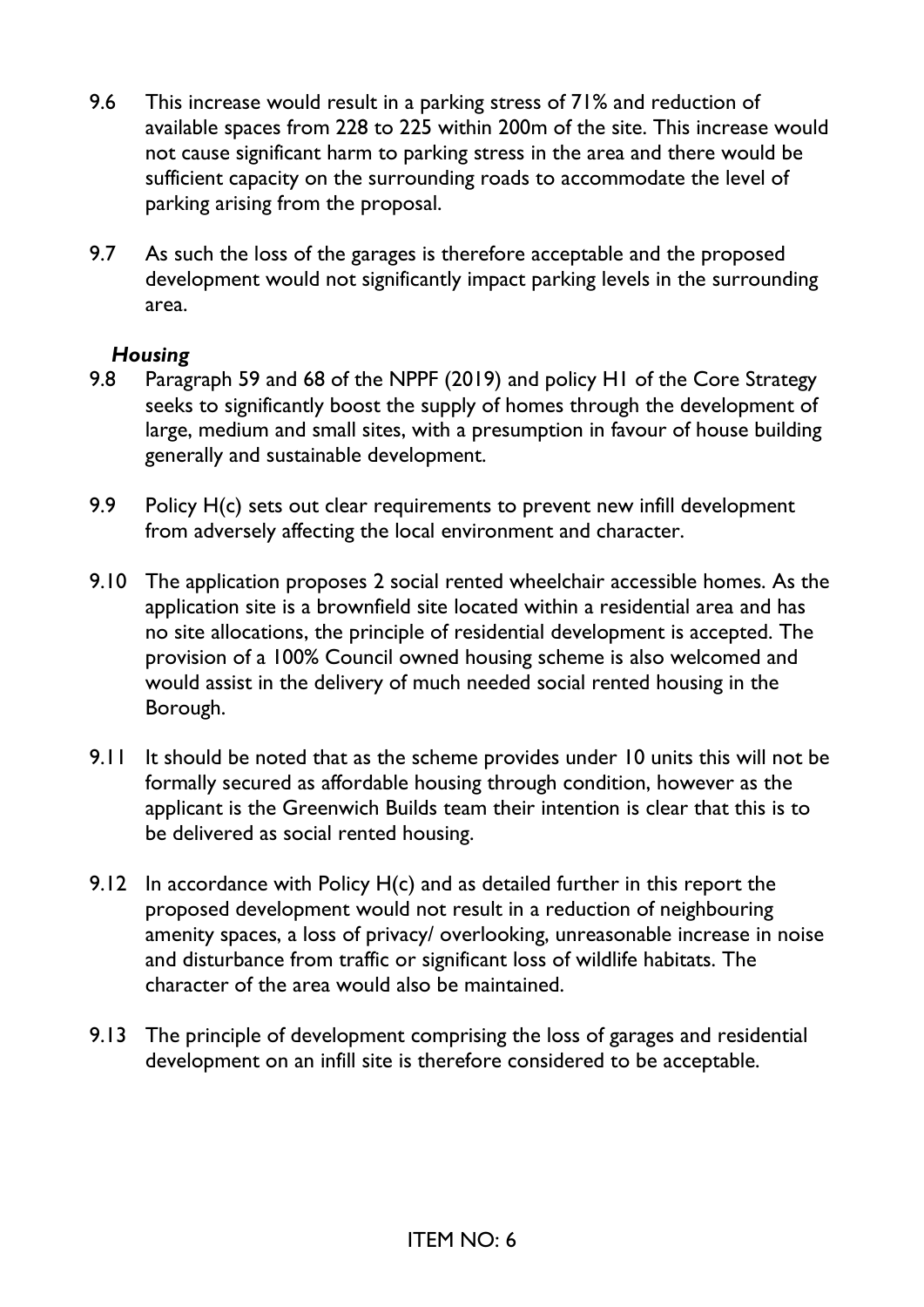## **10.0 Housing and density**

- 10.1 London Plan Policy 3.8 and Policy H2 of the Core Strategy encourages a full range of housing choice. The exact mix on each site will vary according to a number of factors including the location of the development, the character of the surrounding area, PTAL level and external environment.
- 10.2 Policy 3.4 and Table 3.2 of the London Plan seeks to ensure that the housing potential of sites is optimised taking into account location, existing building form, massing and Public Transport Accessibility (PTAL).
- 10.3 As the scheme falls below 10 units there is no policy requirement regarding the unit mix or tenure, however the proposed mix would still meet an identified housing need in the borough and the provision of social housing is welcomed.
- 10.4 The density would be 3.5 hr/unit and 40u/ha with an optimal range of 55-145 u/ha. Whilst this falls slightly below recommended levels in this case increasing the height would have a negative impact on surrounding amenity. Increased floor space above the minimum levels is also required to accommodate the wheelchair accessible units including larger bathrooms and areas to provide turning circles.
- 10.5 Taking into account the potential impacts increasing the density would have on amenity and increased floor space requirements of the wheelchair accessible units the density proposed is acceptable.

### **11.0 Design and Heritage**

- 11.1 Policies 7.4 and 7.6 of the London Plan (2016), D4 and D5 of the Publication London Plan (2020) and policies H(c) and DH1 of the Core Strategy (2014) requires new dwellings to be of a high quality architectural design, contribute to a positive relationship between the built form and the natural features of a site and promote local distinctiveness by providing a site-specific design solution.
- 11.2 London Plan Policy 7.8 and HC1 of the Publication London Plan requires that development affecting heritage assets and their settings should conserve their significance, by being sympathetic to their form, scale, materials and architectural detail. Core Strategy policies DH3, DH4, DH(h), DH(i) and DH(j) together seek to protect heritage assets and locally listed buildings.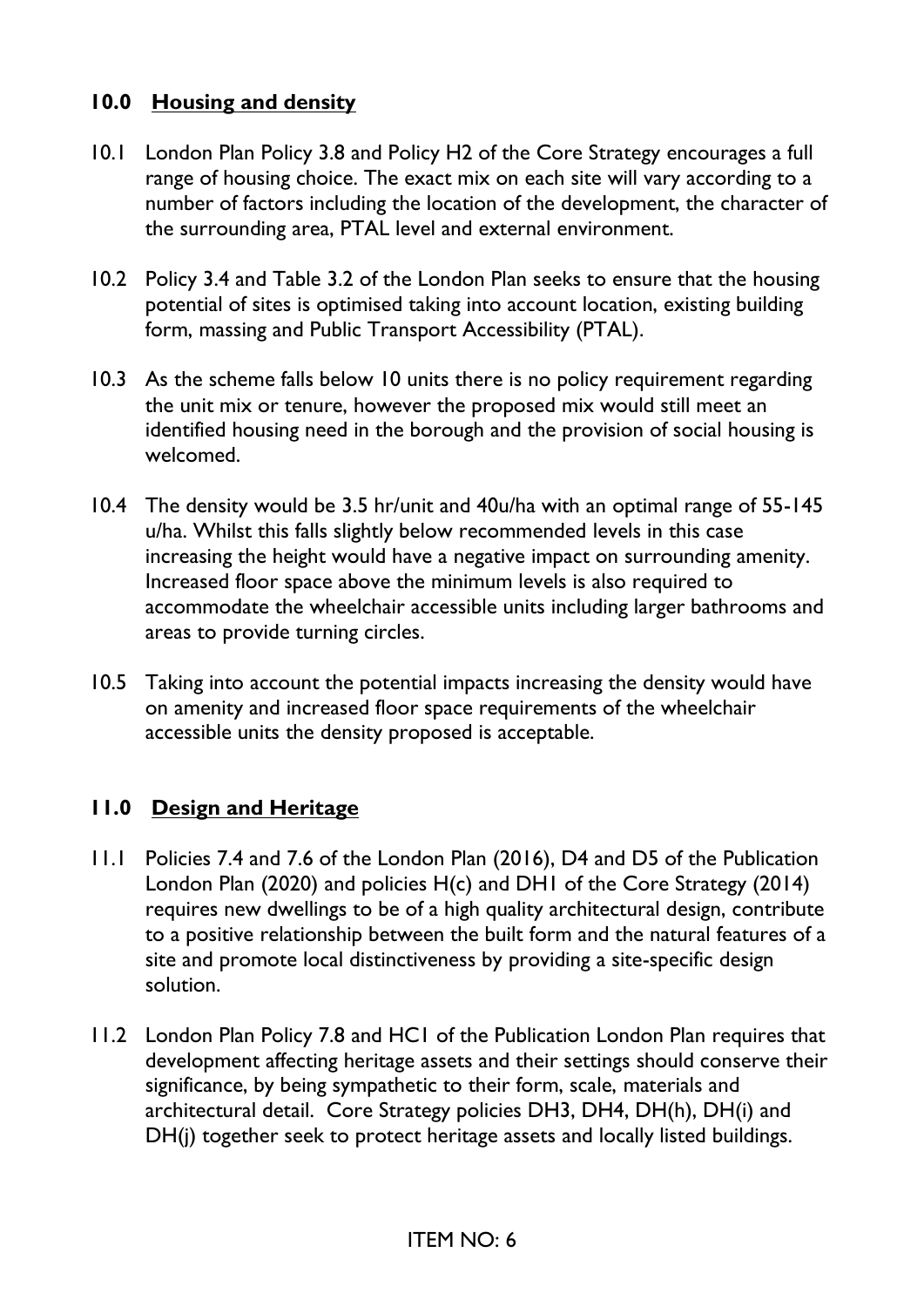- 11.3 Section 66 and 72 of the Planning (Listed Buildings and Conservation Areas) Act 1990 are also relevant. Section 66 requires the decision maker to have special regard to the desirability of preserving the building or its setting or any features of special architectural or historic interest which it possesses. Section 72 requires special attention to be paid to the desirability of preserving or enhancing the character or appearance of conservation areas and that special attention shall be paid to the desirability of enhancing the character or appearance of the area.
- 11.4 The proposed dwellings would be 1 storey high with asymmetric pitched roofs and front facing gables. The dwellings would be arranged as a semidetached pair with gardens to the side and parking spaces and access from Palmerston Crescent.
- 11.5 The materials would consist of red brick, grey roof tiles and aluminium windows. Decorative basket weave bonding is also proposed to create variation in the façade.
- 11.6 The brick, incorporation of gables and roof form has been chosen to reflect the appearance of the nearby locally listed church. Given that the surrounding dwellings consist of post-war terraces and flats which are of limited architectural significance, this approach is considered to be acceptable and would complement the character of the area.



*Figure 4 Proposed Front Elevation*

11.7 The proposed development would be lower than the existing 2 and 3 storey dwellings, however the design and materials would be high quality, referencing the nearby church and therefore the variation in height would not be incongruent within the streetscene.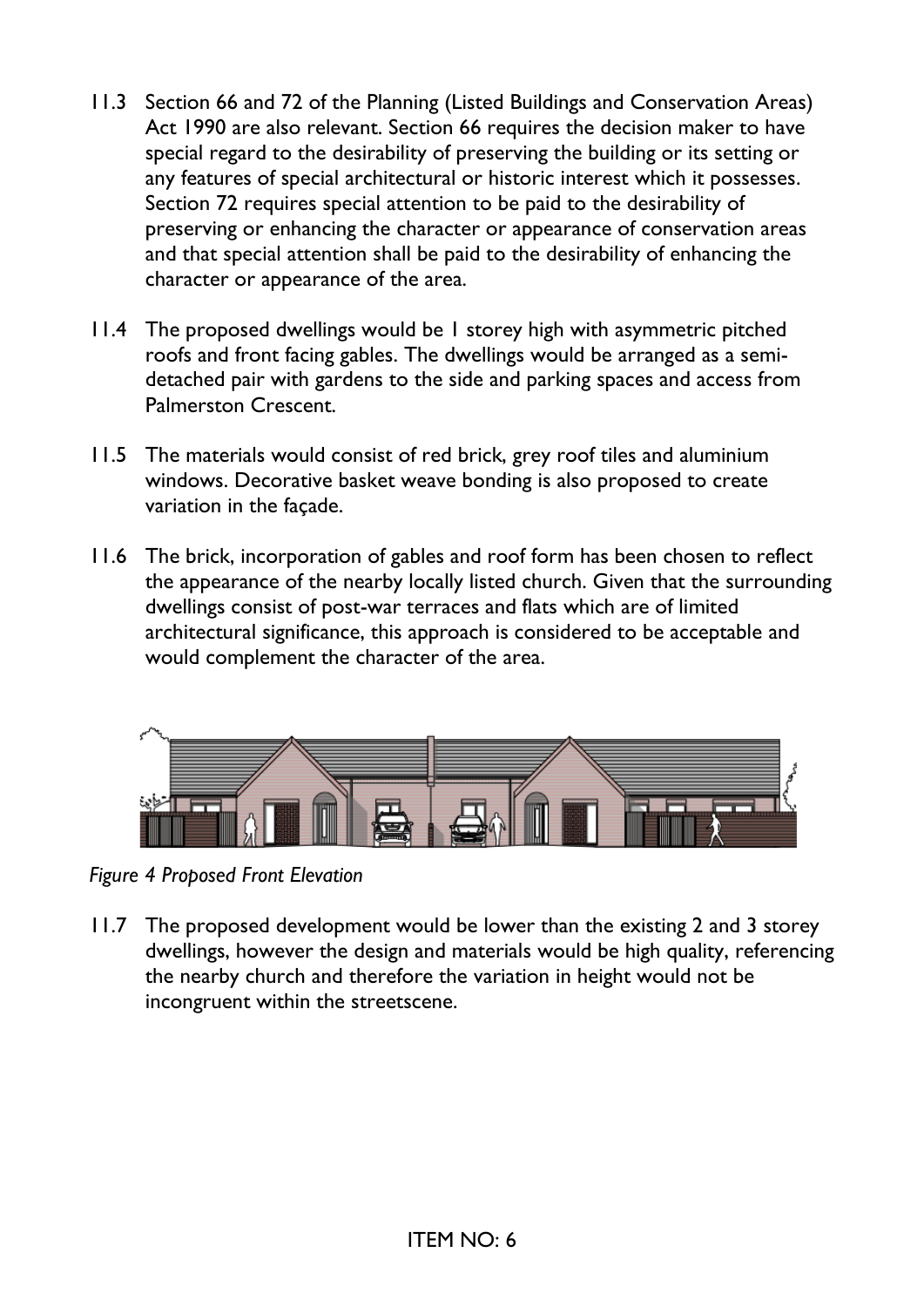

*Figure 5 Proposed Aerial View*

- 11.8 The proposed development would also be an improvement to the existing streetscene in comparison to the existing garages and is welcomed. Full details of the proposed materials, landscaping details and samples would be secured by condition.
- 11.9 The site adjoins the Plumstead Common Conservation area to the south. Conservation officers have reviewed the proposal and raise no objections to the impact of the scheme on the setting of nearby heritage assets.
- 11.10 Views from within the conservation area on Palmerston Crescent as shown in the below figure demonstrate that the proposed development would sit harmoniously within the streetscene.



*Figure 6 Proposed front elevation looking North on Palmerston Crescent from the Plumstead Common Conservation area*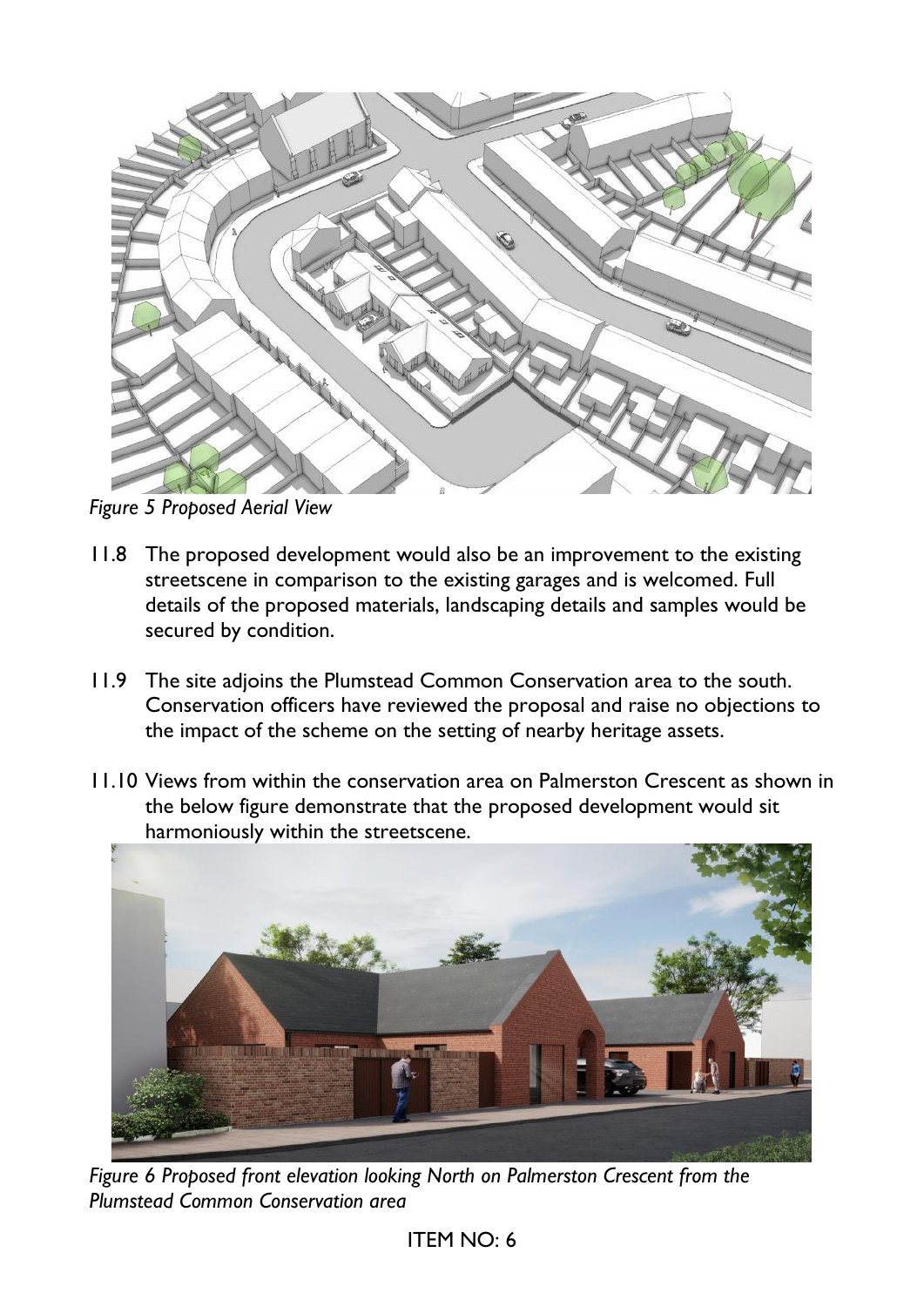- 11.11 The proposed development would be partially visible from the wider conservation area from Admaston Road at the junction with Palmerston Crescent. Views would be limited to oblique angles on Admaston Road and partially obscured by the existing dwelling at no. 72 Palmerston Crescent and so the impact on wider views would overall be very minor.
- 11.12 Notwithstanding this however due to the loss of the garages which are detrimental to the character to the area it is overall considered that the setting of the Plumstead Conservation area would be enhanced.
- 11.13 Taking the above into account the design of the proposal would be high quality and would comply with relevant policies of the London Plan and Core Strategy and is acceptable.
- 11.14 The impact on the setting of the Plumstead Common Conservation area and locally listed Church would also be enhanced and as such the proposed development would be a considerable improvement to the existing streetscene.

### **12.0 Standard of accommodation**

- 12.1 Core Strategy Policy H5, Standards 26 and 27 of the London Plan Housing SPG (2016) and the Technical Housing Standards (2015) sets out the minimum requirements to provide an adequate standard of accommodation and quality of life for future occupiers.
- 12.2 The proposed units would provide 108sqm and 132sqm of internal floor space. This would exceed London Plan standards which stipulate a minimum of 70sqm and 86sqm for 3b5p units and 2b4p units respectively. The floorspace is higher than minimum standards as the units are proposed to meet the Greenwich Wheelchair Site Brief requirements (2012).
- 12.3 80.7sqm and 97.5sqm of private external amenity space is proposed. This exceeds minimum levels which would require 9sqm and 10sqm for 3b5p units and 2b4p units respectively.
- 12.4 All units would also be triple aspect and sensitively sited to afford future residents good levels of outlook and privacy to all habitable rooms.
- 12.5 A condition would be attached to the application in order to ensure that all units would comply with building regulations part M4(3) accessible and adaptable wheelchair standards and the Greenwich Wheelchair Site Brief requirements (2012).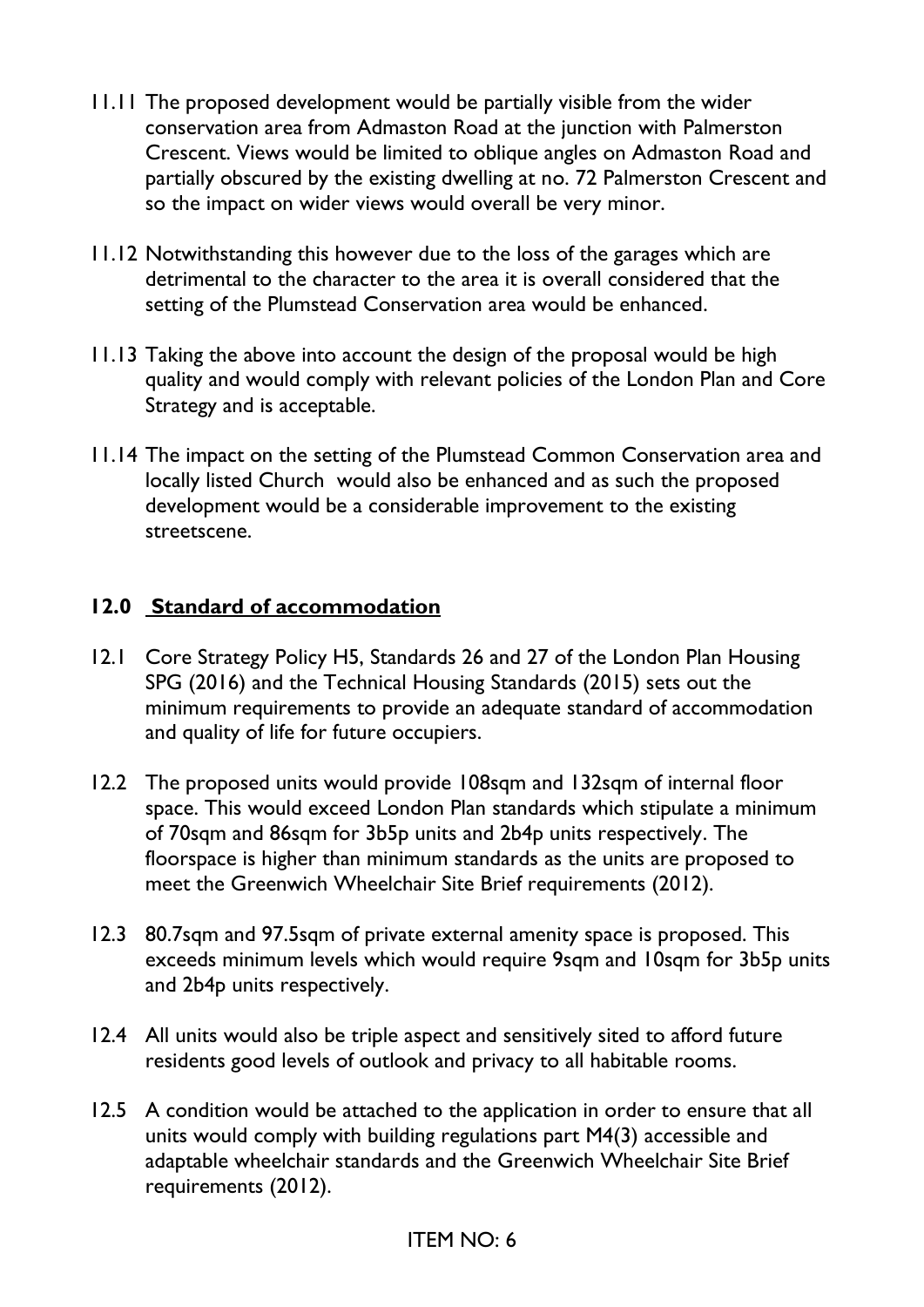12.6 The proposed development would exceed internal and external standards which is welcomed and subject to a condition regarding accessibility, is acceptable with regards to the standard of accommodation.

### **13.0 Impact on neighbouring amenity**

- 13.1 Policy DH(b) of the Core Strategy seeks to protect the residential amenity of neighbouring residents by reducing the amount of daylight, sunlight and privacy or sense of enclosure.
- 13.2 As shown in the below figure the proposed development would be located 6.4m, 20.8m and 15m from neighbouring residential properties. A window to window separation distance of 18m is recommended however this is not a policy requirement.
- 13.3 It is also acknowledged that in most urban areas this separation distance would not be practical due to existing levels of development and in some cases there may be mitigating factors which reduce overlooking impacts.
- 13.4 There would be no windows proposed on the northern and western elevations and so overlooking impacts would be negligible.



*Figure 7 Proposed Separation Distances*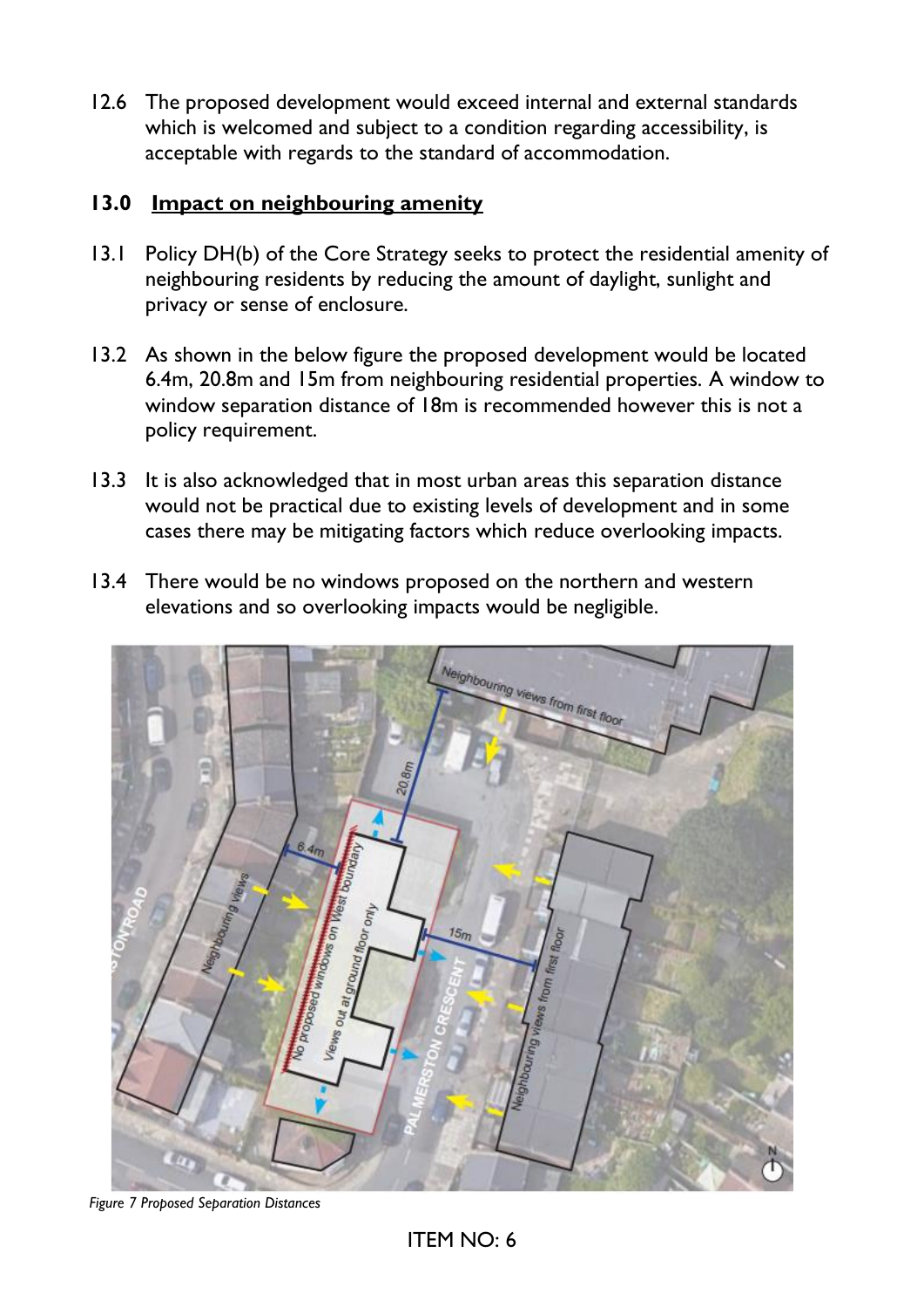13.5 On the eastern elevation there are two bedroom windows which would be located 15m from ground floor kitchen windows belonging to the properties on Palmerston Crescent. As the adjacent windows are not habitable rooms and views here would be obscured by existing walls which would partially screen views, this impact would be acceptable. This separation distance would also mitigate against significant overbearing impacts and sense of enclosure.



*Figure 8 Existing Properties on Palmerston Crescent*

- 13.6 On the western elevation the proposed development would be located approximately 6.4m- 7.4m from the rear elevation of the properties at nos. 63- 49 Admaston Road with an eaves height of 2.2m and a ridge height of 5.4m.
- 13.7 Whilst there would be some visual impact caused by the proposed development, due to the single storey asymmetric roof design which has an eaves height of 2.2m and increased separation distance of 0.9m from the rear boundary of the properties on Admaston Road, the proposed development would not cause any undue overbearing impact or sense of enclosure. The existing garages in comparison abut the existing rear wall and have a height of approximately 2m- 2.6m at the boundary.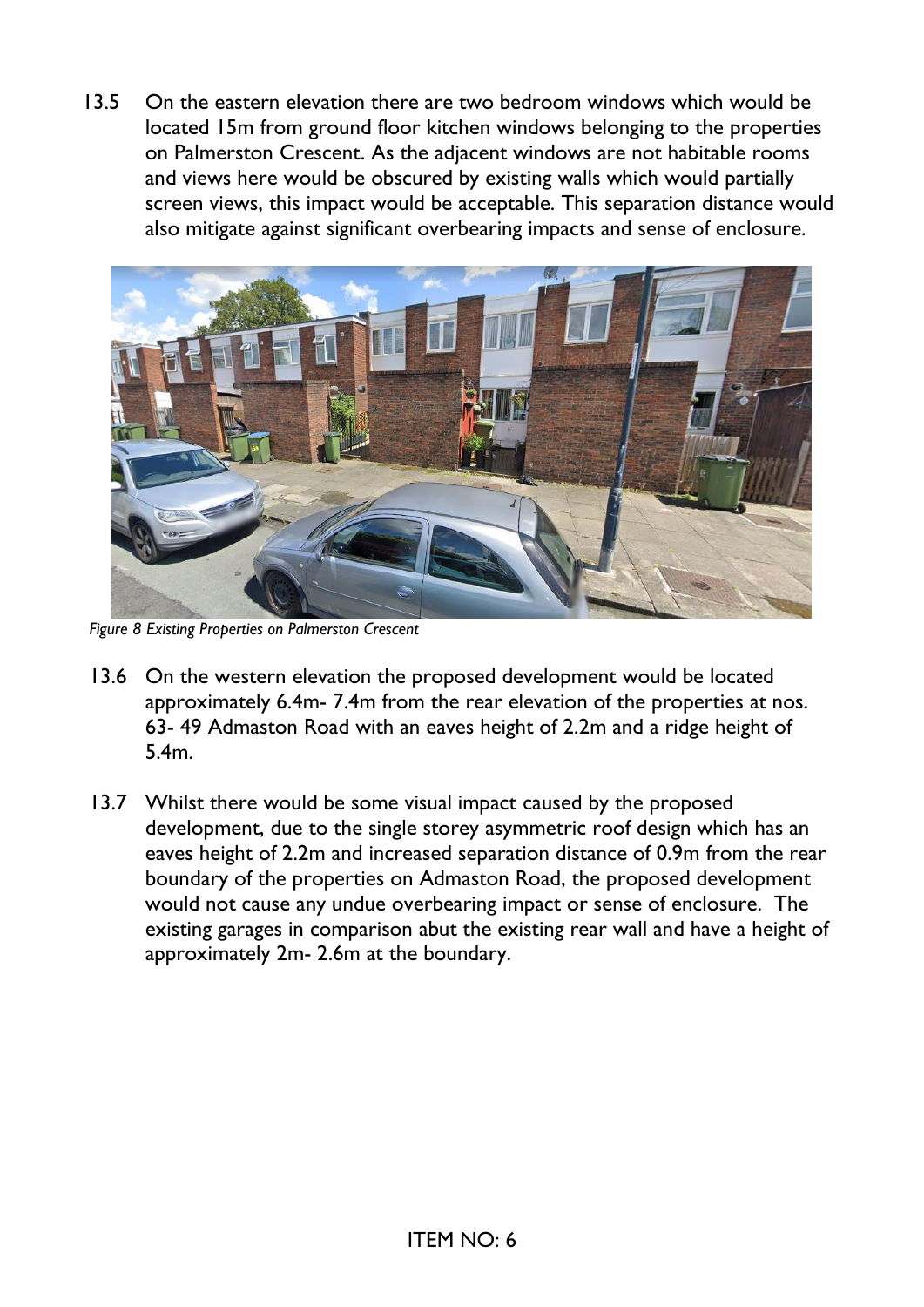

*Figure 9 Proposed and existing relationship with properties on Admaston Road*

- 13.8 It is noted that the proposed development would have a ridge height of 5.4m however this would still be significantly lower than the surrounding 2 storey height of the existing dwellings and would be 13m-14m from the rear elevation of the properties on Admaston Road and therefore would have a minor impact.
- 13.9 Overall due to the proposed separation distances and modest height, the proposed development would not cause undue loss of privacy, sense of enclosure or overbearing impacts.

### *Daylight and Sunlight*

13.10 The below properties were tested with regards to daylight, vertical sky component (VSC), No Sky Line (NSL), sunlight and overshadowing.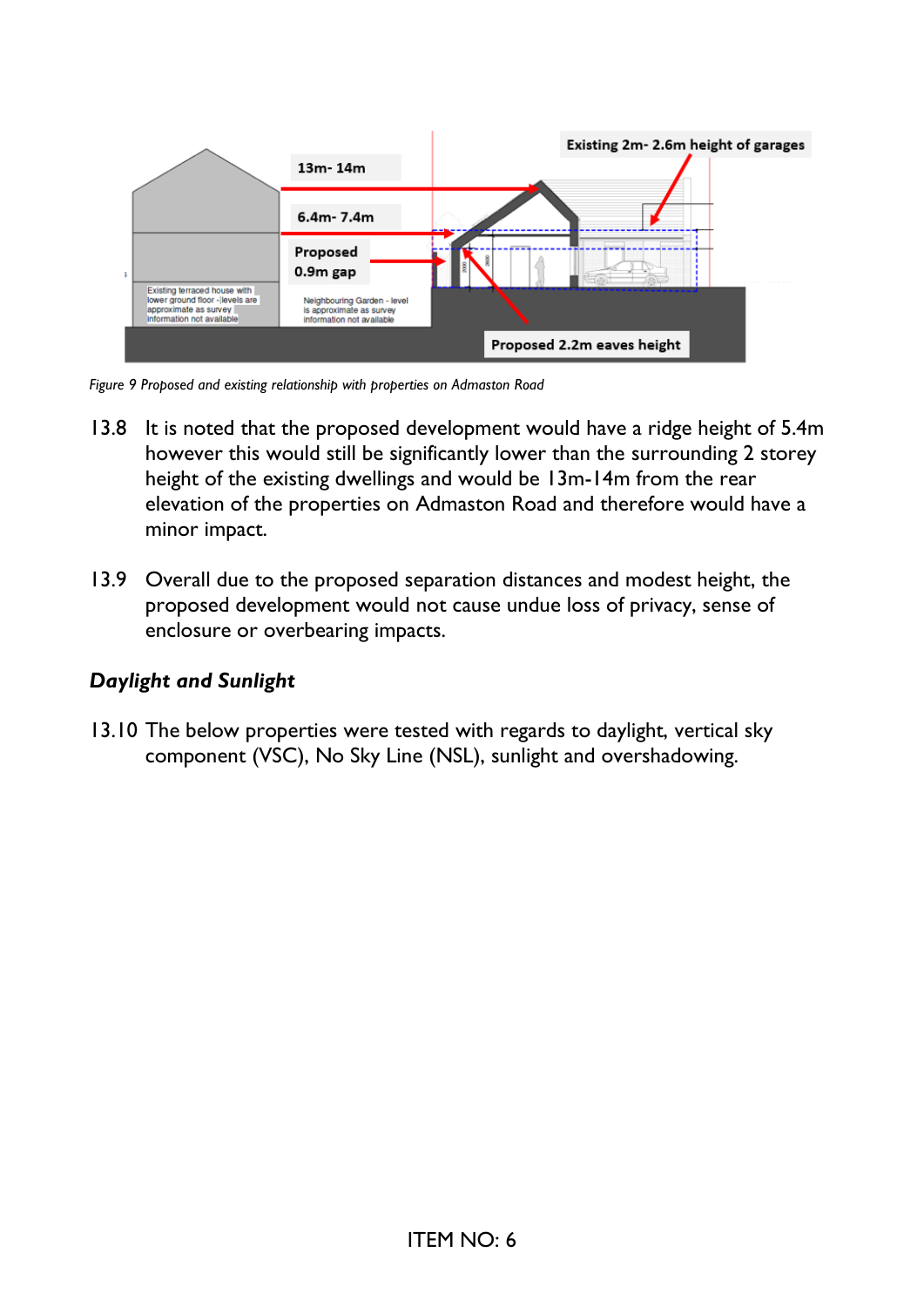

*Figure 10 Properties Tested for DL/SL Impacts*

| 1.           | 1-34 Jago Close               |    | 2. 51 Palmerston Crescent          |
|--------------|-------------------------------|----|------------------------------------|
| 3.           | 53 Palmerston Crescent        | 4  | 55 Palmerston Crescent             |
| 5.           | 57 Palmerston Crescent        | 6. | 59 Palmerston Crescent             |
| $\mathbf{7}$ | <b>61 Palmerston Crescent</b> | 8. | 63 Palmerston Crescent             |
| 9.           | <b>65 Palmerston Crescent</b> |    | 10 - 17. 61-47 (odd) Admaston Road |

- 13.11 Daylight to neighbouring windows may be affected if the proposed VSC and NSL falls below less than 27% and less than 0.8 times its former value. With regards to sunlight, all main living rooms and conservatories which have a window which faces within 90 degrees of due south are tested.
- 13.12 For open spaces BRE guidance recommends that at least 50% of the area of each amenity space should receive at least two hours of sunlight on 21 March. If existing garden or amenity area does not meet the above, and the area which can receive two hours of sunlight on 21 March is less than 0.8 times its former value, then the loss of light is likely to be noticeable.
- 13.13 Testing indicates that all properties and windows would retain high levels of daylight and sunlight above BRE guidelines. Many properties would experience no loss of daylight or sunlight and where losses are proposed these range from 0.1- 0.5 which would not be noticeable.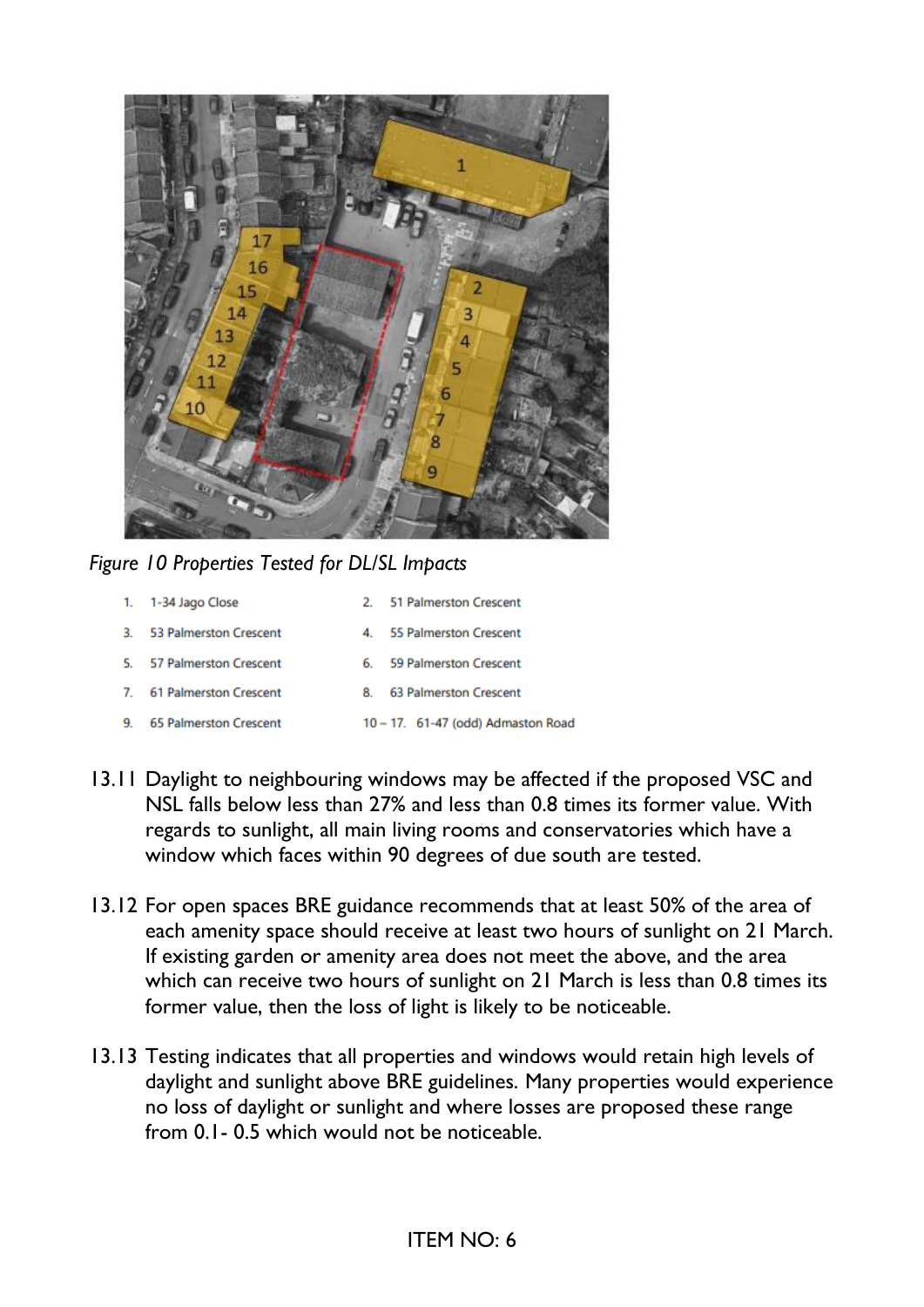- 13.14 Overshadowing impacts to neighbouring gardens would also be minimal. Of the 11 properties tested for overshadowing (nos. 45- 63 Admaston Road), 7 properties would retain the same levels of sunlight and 2 properties located at nos. 45-47 would experience minor increases. The remaining 2 properties located at 59 and 57 Admaston Road would have retained sunlight levels of 0.9 and 0.85 which is within BRE guideline and would not be noticeable.
- 13.15 Residents would therefore receive appropriate levels of sunlight to amenity spaces in accordance with BRE guidelines and the overshadowing impact is acceptable.
- 13.16 In summary the separation distances, siting and massing of the proposed development would not cause any undue harm with regards to daylight, sunlight, privacy or sense of enclosure impacts and the overall impact on neighbouring amenity would be acceptable.

#### **14.0 Highways and servicing**

- 14.1 London Plan Policy 6.13 and T6.1 of the Intend to Publish London Plan specify the maximum levels of car parking for residential development. Table 6.2 of the current London Plan is used to assess the proposed level of parking on site.
- 14.2 The site has a PTAL of 2 which is considered to be poor on a scale of 1 to 6 where 6 is excellent.
- 14.3 Two off street parking spaces (one per dwelling) are proposed, which given the low PTAL rating is acceptable.
- 14.4 The submitted transport statement states that of the 25 lock-up garages 8 are currently void and not in use and 17 are currently let. Of the let garages, 8 are used for parking a car and 9 are being used for general household storage. Of the 8 garage tenants using the garages for parking a car, 5 would be reprovided elsewhere resulting in up to 3 cars being parked on surrounding roads.
- 14.5 The submitted parking survey indicates that there is parking capacity of 70% or 228 available spaces (where 90% is considered to be stressed) within 200m of the site which is sufficient to accommodate 3 extra spaces.
- 14.6 This increase would result in a parking stress of 71% and reduction of available spaces from 228 to 225 within 200m of the site. This increase would not cause significant harm to parking stress in the area and there would be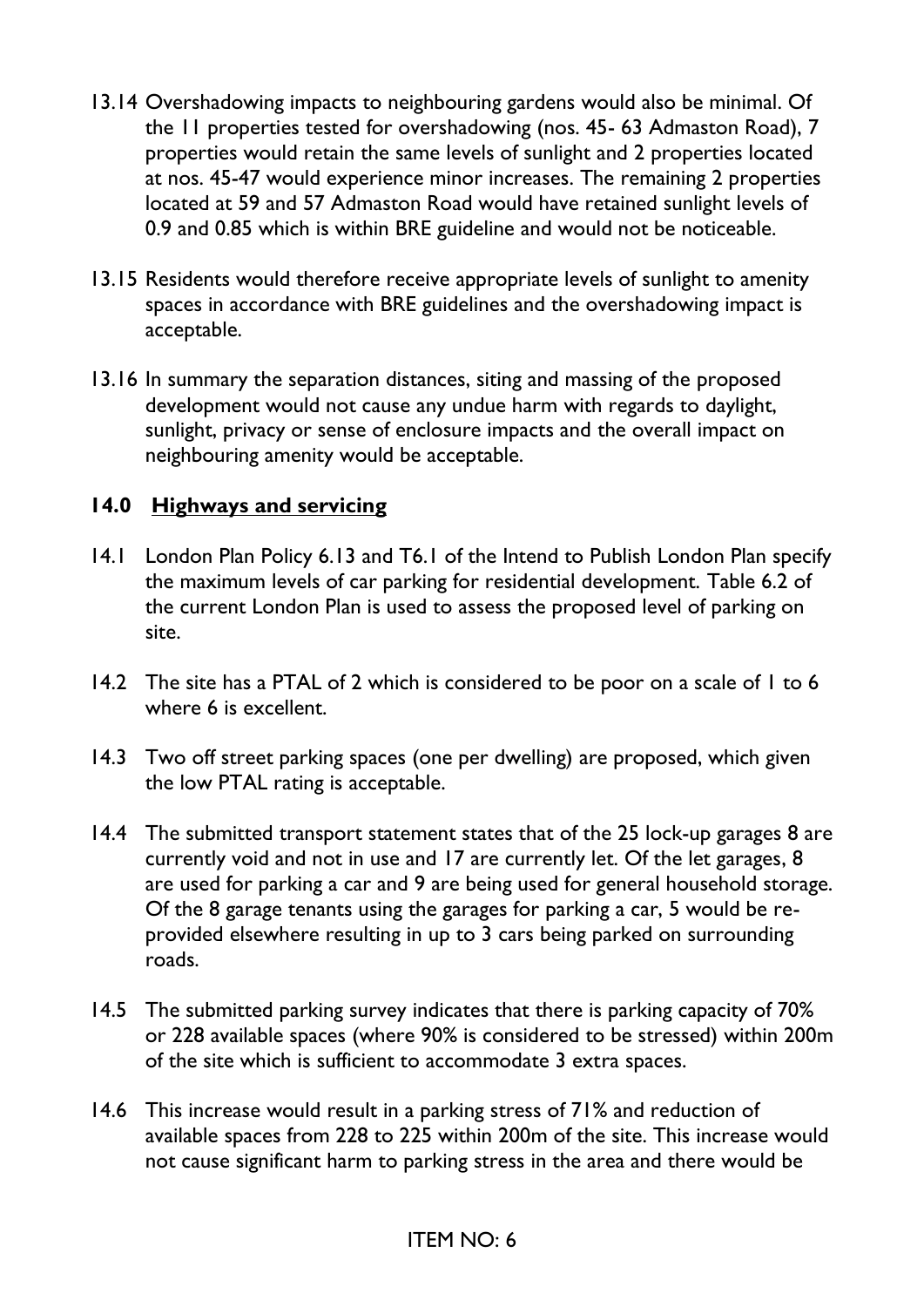sufficient capacity on the surrounding roads to accommodate the level of parking arising from the proposal.

- 14.7 There is therefore sufficient capacity on the surrounding roads to accommodate the proposed parking needs and the impact of the proposal on parking in the area is acceptable. The proposed development is also not of a size which would cause undue stress on the road network.
- 14.8 Waste and servicing would be carried out from Palmerston Crescent as existing which is acceptable and raises no further highways issues.
- 14.9 Construction noise impacts would be controlled through a construction method statement and a condition limiting hours of demolition and construction to 08:00 to 18:00 hours Monday to Friday, and 08:00 to 13:00 hours on Saturdays, with no noisy working audible at the site boundary being permitted on Sundays or Bank Holidays. An informative requiring reference to the Councils' Construction Site Noise Code of Practice would also be attached to the application.
- 14.10 The proposed highways, servicing and parking arrangements are therefore acceptable and accommodates the needs of existing and proposed residents within the constraints of the site without unduly impacting the surrounding road network or parking stress levels.

### **15.0 Biodiversity**

- 15.1 Policy 5.10, 7.19 of the London Plan (2016), policy OS4 of the Core Strategy (2015) seek wherever possible to ensure that development makes a positive contribution to the protection, enhancement, creation and management of biodiversity.
- 15.2 The site is considered to have limited biodiversity value due to the prevalence of hard landscaping and garages.
- 15.3 Additional bird boxes, bat boxes, together with soft landscaping as part of the gardens are proposed which would result in an enhancement. This is acceptable and full details would be secured by condition.
- 15.4 Overall, as the site has limited biodiversity value and provision would be made for bird boxes and additional soft landscaping, the proposed development would result in an enhancement in biodiversity to the site and is acceptable.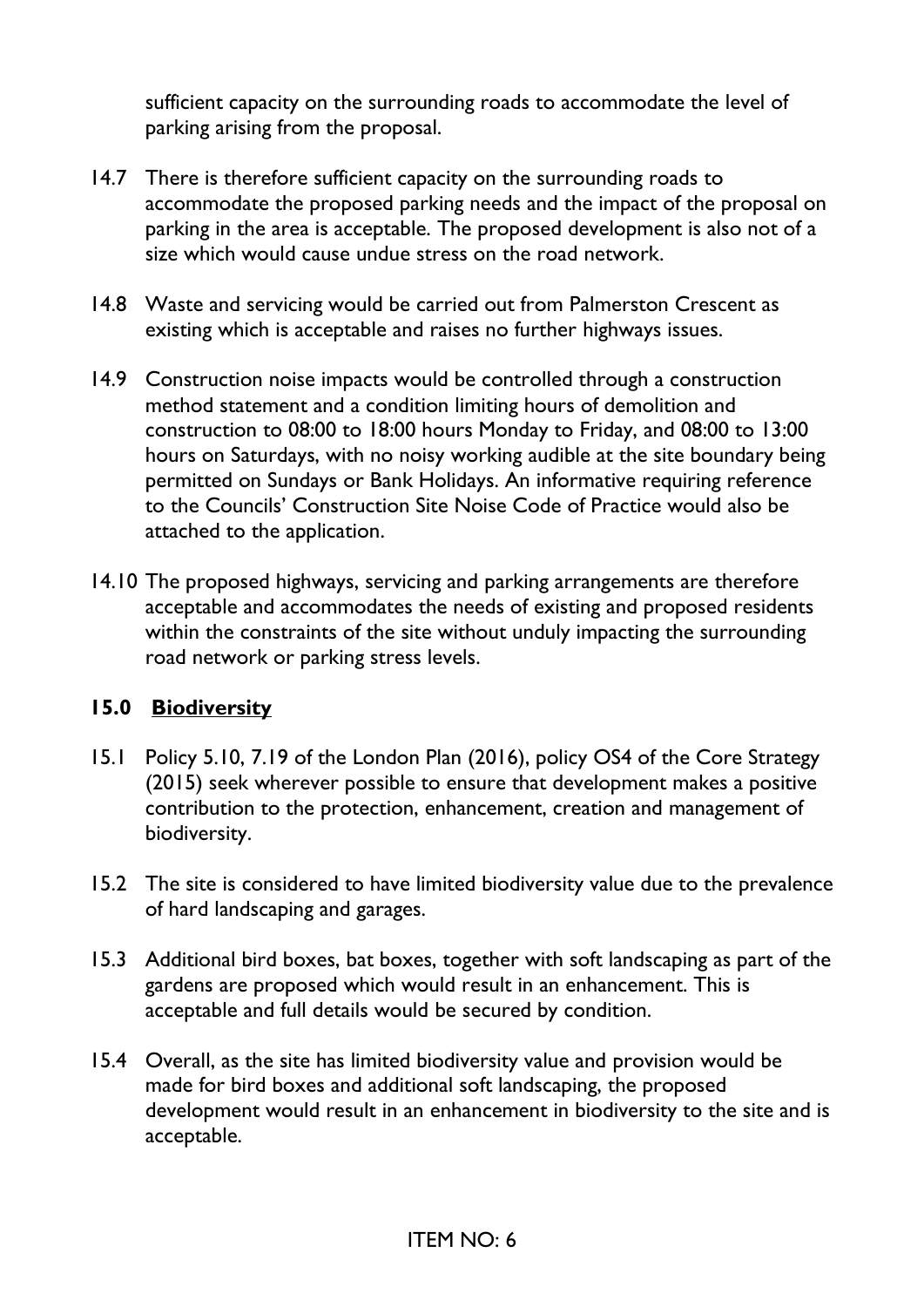### **16.0 Environmental Health**

- 16.1 London Plan policies 5.21, 7.14 and 7.15 seek to manage potential impacts concerning contaminated land, air quality, and noise emissions.
- 16.2 Due to the sites historic use as a car park and garages there is potential for land contamination on site. A preliminary assessment has been carried out which indicates there is some potential for contamination and further remediation measures may be necessary.
- 16.3 A preliminary risk assessment and verification report would be secured by permission to demonstrate the completion of the remediation works if required (refer to appendix 2).
- 16.4 The proposed development does not raise any further issues with regards to air quality or noise emissions.
- 16.5 The proposed development is therefore acceptable with regards to Environmental Health.

### **17.0 Sustainability**

- 17.1 London Plan (2016) policy 5.1, 5.2 and Policy E1 of the Core Strategy (2014) seeks an overall reduction in carbon dioxide emissions with a target for residential buildings to be zero carbon and compliance with the London Plan Energy Hierarchy.
- 17.2 The submitted energy statement states that the proposed development would achieve a 103.24% reduction in carbon emissions due to the use of renewable energies and other energy demand reduction technologies utilised in accordance with the London Plan Energy Hierarchy.
- 17.3 This is welcomed and far exceeds the 35% minimum requirement. The Councils sustainability officer has reviewed the application and is satisfied with this approach. Full details of how this would be achieved would be secured by condition (refer to appendix 2 for the full wording).
- 17.4 Each property would also be fitted with a PV array, giving a total provision of 7.77kWp renewable electricity for the development. Air source heat pumps and mechanical supply and extract ventilation systems with heat recovery are also proposed.
- 17.5 Subject to the above conditions the proposal would comply with the relevant sustainability policies and is acceptable.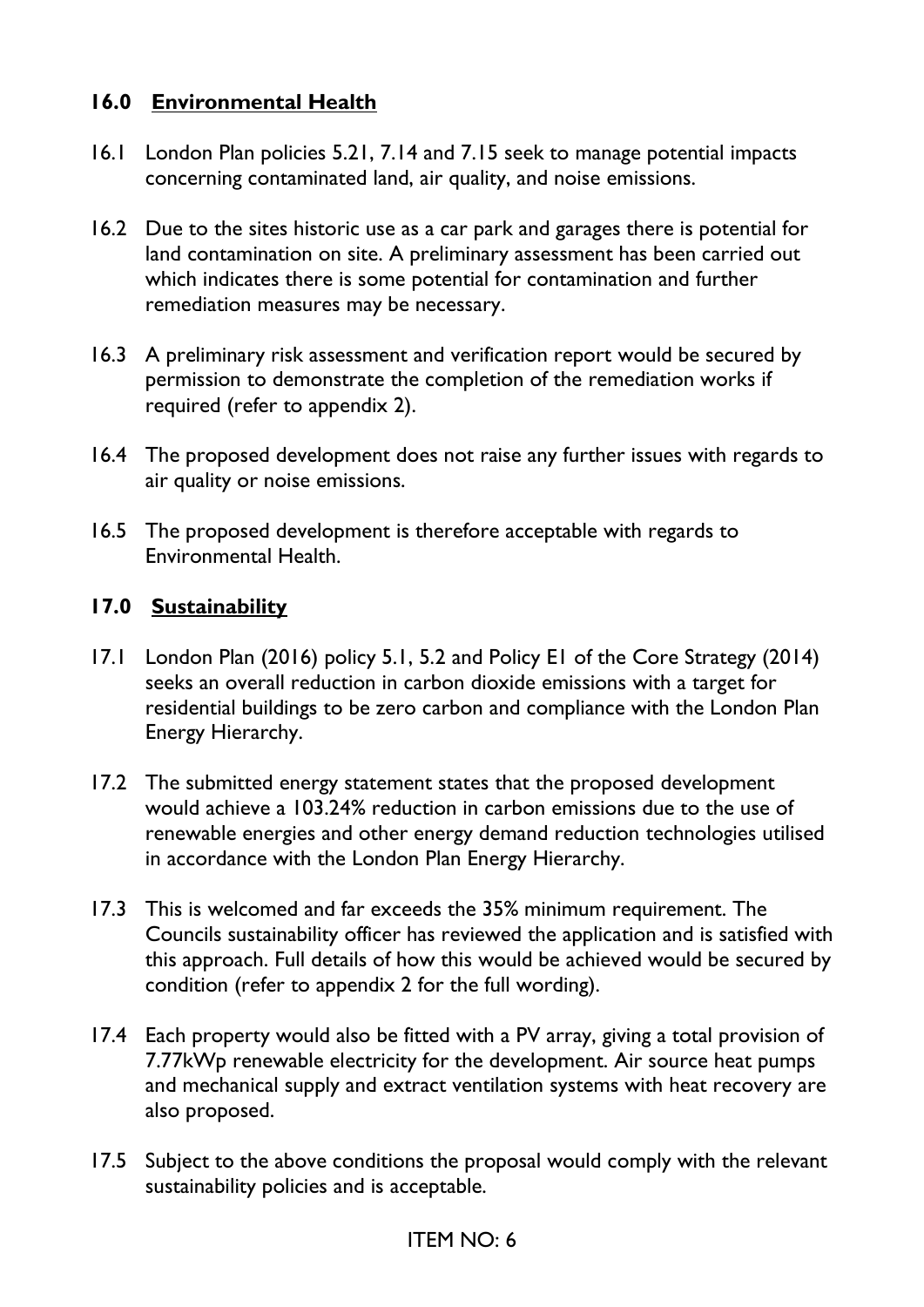# **18.0 Community Infrastructure Levy (CIL)**

- 18.1 The Mayor has introduced a London-wide Community Infrastructure Levy (CIL) to help implement the London Plan, particularly policies 6.5 and 8.3. The Mayoral CIL formally came into effect on 1st April 2015, and it will be paid on commencement of most new development in Greater London that was granted planning permission on or after that date. The Mayor's CIL2 will contribute towards the funding of Crossrail. The Mayor has arranged boroughs into three charging bands.
- 18.2 The current application is liable to this requirement however as the proposed development is for social housing would be liable for relief.

## **19.0 RBG CIL**

- 19.1 The Royal Borough adopted its Local Community Infrastructure Levy (CIL) charging schedule, infrastructure (Regulation 123) list, instalments policy and exceptional circumstances relief policy on the 25th March 2015 and came into effect in Royal Greenwich on the 6th April 2015.
- 19.2 The current application is liable to this requirement however as the proposed development is for social housing would be liable for relief.

#### **20.0 Implications for Disadvantaged Groups**

- 20.1 The implications for disadvantaged groups identified below are an integral part of the consideration of the development and community benefits as set out in the report:
	- The applicant proposes to develop these 2 units to be let at social rent and,
	- All new housing would be designed in accordance with Building Regulations part M4(3) accessible and adaptable wheelchair standard and the Greenwich Wheelchair Site Brief (2012).

#### **21.0 Conclusion**

21.1 The proposed development has been assessed in accordance with the development plan and all other relevant guidance and would have a high standard of residential accommodation which exceeds internal spaces standards.